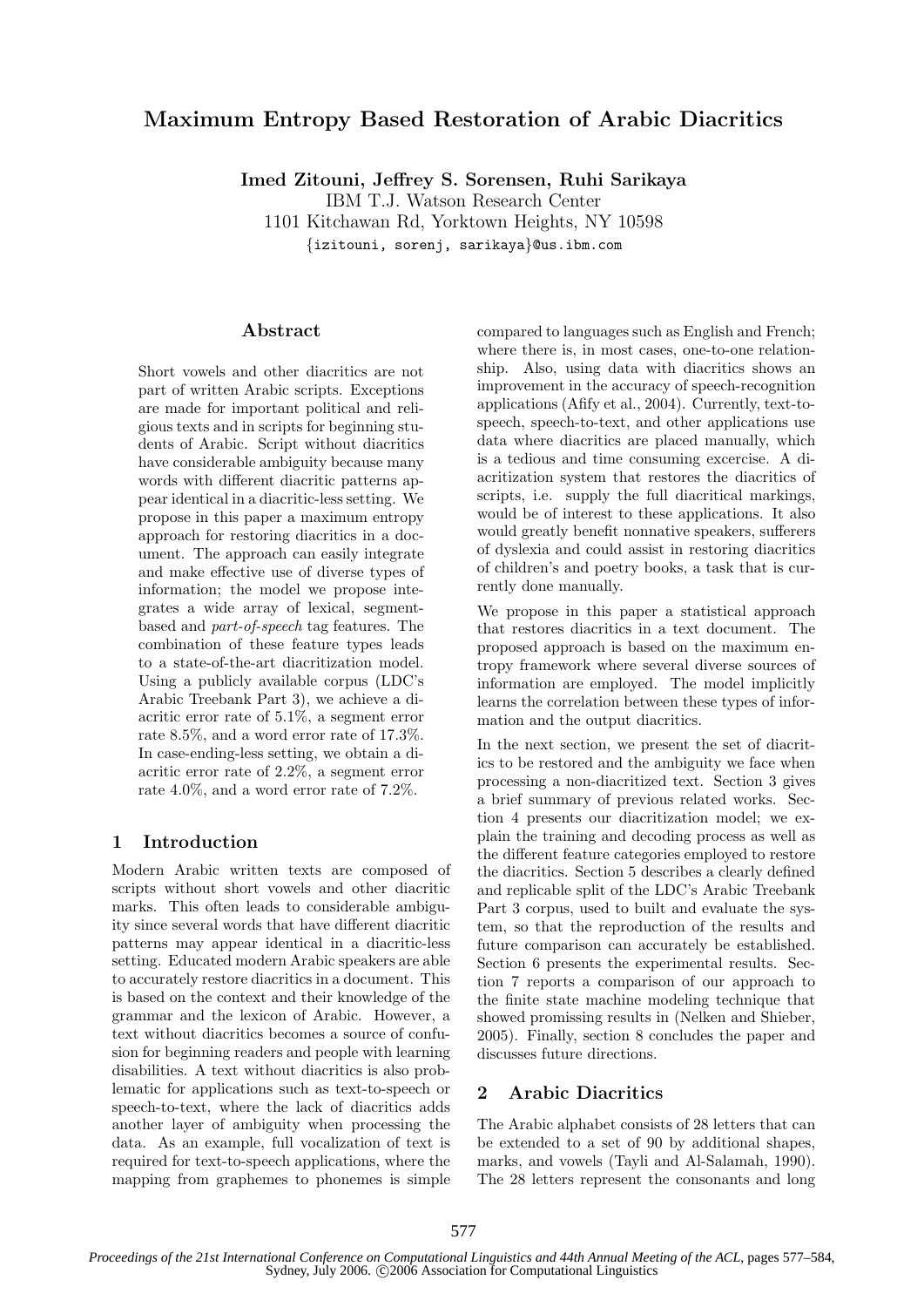vowels such as  $\zeta$ , خی $($  both pronounced as  $/a$ :/),  $\overline{\phantom{a}}$  $\overline{a}$  $\frac{1}{2}$  (pronounced as /i:/), and  $\frac{1}{2}$  (pronounced as  $(u:')$ . Long vowels are constructed by combining  $L$ ,  $\frac{1}{L}$ ,  $\frac{1}{L}$ , and  $\frac{1}{L}$  with the short vowels. The short vermes and contain other pharatic information  $\overline{\phantom{a}}$  $\overline{\phantom{a}}$  short vowels and certain other phonetic information such as consonant doubling (shadda) are not represented by letters, but by diacritics. A diacritic is a short stroke placed above or below the consonant. Table 1 shows the complete set of Ara-

| Diacritic<br>ة on               | <b>Name</b>      | Meaning/<br>Pronunciation |  |  |  |
|---------------------------------|------------------|---------------------------|--|--|--|
| <b>Short</b> vowels             |                  |                           |  |  |  |
| ة                               | fatha.           | /a/                       |  |  |  |
| ة                               | damma            | /u/                       |  |  |  |
| ة                               | kasra            | /i/                       |  |  |  |
| Doubled case ending ("tanween") |                  |                           |  |  |  |
| ة                               | tanween al-fatha | $\rm{an}/$                |  |  |  |
| ة                               | tanween al-damma | $\mu$                     |  |  |  |
| ة                               | tanween al-kasra | $\sin/$                   |  |  |  |
| <b>Syllabification marks</b>    |                  |                           |  |  |  |
| ة                               | shadda           | consonant                 |  |  |  |
|                                 |                  | doubling                  |  |  |  |
| ة                               | sukuun           | vowel                     |  |  |  |
|                                 |                  | absence                   |  |  |  |

Table 1: Arabic diacritics on the letter – consonant Table 1. Arabic diacritic<br>  $\frac{1}{\mathbf{v}}$  (pronounced as  $/t$ ).

bic diacritics. We split the Arabic diacritics into three sets: short vowels, doubled case endings, and syllabification marks. Short vowels are written as symbols either above or below the letter in text with diacritics, and dropped all together in text without diacritics. We find three short vowels:

- fatha: it represents the  $/a$  sound and is an oblique dash over a consonant as in è (c.f.  $\ddot{\mathbf{r}}$ ã fourth row of Table 1).
- damma: it represents the  $\langle u \rangle$  sound and is a loop over a consonant that resembles the shape of a comma (c.f. fifth row of Table 1).
- kasra: it represents the  $\langle i \rangle$  sound and is an oblique dash under a consonant (c.f. sixth row of Table 1).

The doubled case ending diacritics are vowels used at the end of the words to mark case distinction, which can be considered as a double short vowels; the term "tanween" is used to express this phenomenon. Similar to short vowels, there are three different diacritics for tanween: tanween al-fatha,

tanween al-damma, and tanween al-kasra. They are placed on the last letter of the word and have the phonetic effect of placing an "N" at the end of the word. Text with diacritics contains also two syllabification marks:

- *shadda*: it is a gemination mark placed above the Arabic letters as in è. It denotes the dou-ว<br>:: ä bling of the consonant. The shadda is usually combined with a short vowel such as in è. ;<br>:  $\frac{1}{2}$ ة:<br>2
- sukuun: written as a small circle as in è. It is  $\ddot{\cdot}$  $\frac{1}{c}$ used to indicate that the letter doesn't contain vowels.

Figure 1 shows an Arabic sentence transcribed with and without diacritics. In modern Arabic, writing scripts without diacritics is the most natural way. Because many words with different vowel patterns may appear identical in a diacritic-less setting, considerable ambiguity exists at the word level. The word  $\frac{1}{2}$ , for example, has 21 possible forms  $\ddot{ }$ that have valid interpretations when adding diacritics (Kirchhoff and Vergyri, 2005). It may have the interpretation of the verb "to write" in كَتَبَ .  $\frac{1}{2}$  $\frac{1}{2}$ (pronounced /kataba/). Also, it can be interpreted as "books" in the noun form کنگ (pronounced /ku-.  $\ddot{\cdot}$  $\ddot{z}$ J را tubun/). A study made by (Debili et al., 2002) shows that there is an average of 11.6 possible diacritizations for every non-diacritized word when analyzing a text of 23,000 script forms.

. èQ» YÖÏ@ K QË@ I. J» . è Q » Y ÜÏ@  K QË@ I . J »

Figure 1: The same Arabic sentence without (upper row) and with (lower row) diacritics. The English translation is "the president wrote the document."

Arabic diacritic restoration is a non-trivial task as expressed in (El-Imam, 2003). Native speakers of Arabic are able, in most cases, to accurately vocalize words in text based on their context, the speaker's knowledge of the grammar, and the lexicon of Arabic. Our goal is to convert knowledge used by native speakers into features and incorporate them into a maximum entropy model. We assume that the input text does not contain any diacritics.

### 3 Previous Work

Diacritic restoration has been receiving increasing attention and has been the focus of several studies. In (El-Sadany and Hashish, 1988), a rule based method that uses morphological analyzer for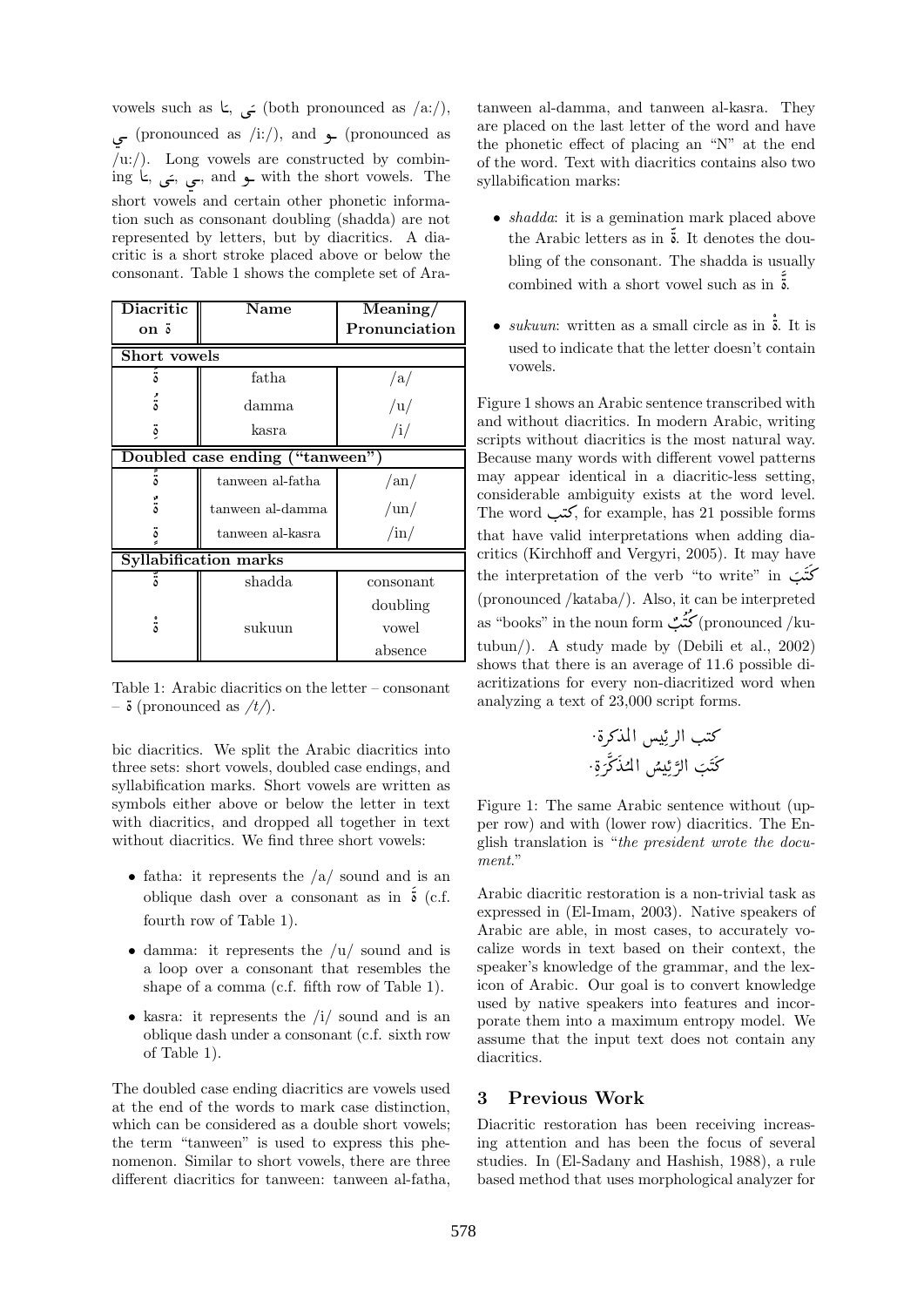vowelization was proposed. Another, rule-based grapheme to sound conversion approach was appeared in 2003 by Y. El-Imam (El-Imam, 2003). The main drawbacks of these rule based methods is that it is difficult to maintain the rules up-to-date and extend them to other Arabic dialects. Also, new rules are required due to the changing nature of any "living" language.

More recently, there have been several new studies that use alternative approaches for the diacritization problem. In (Emam and Fisher, 2004) an example based hierarchical top-down approach is proposed. First, the training data is searched hierarchically for a matching sentence. If there is a matching sentence, the whole utterance is used. Otherwise they search for matching phrases, then words to restore diacritics. If there is no match at all, character n-gram models are used to diacritize each word in the utterance.

In (Vergyri and Kirchhoff, 2004), diacritics in conversational Arabic are restored by combining morphological and contextual information with an acoustic signal. Diacritization is treated as an unsupervised tagging problem where each word is tagged as one of the many possible forms provided by the Buckwalter's morphological analyzer (Buckwalter, 2002). The Expectation Maximization (EM) algorithm is used to learn the tag sequences.

Y. Gal in (Gal, 2002) used a HMM-based diacritization approach. This method is a white-space delimited word based approach that restores only vowels (a subset of all diacritics).

Most recently, a weighted finite state machine based algorithm is proposed (Nelken and Shieber, 2005). This method employs characters and larger morphological units in addition to words. Among all the previous studies this one is more sophisticated in terms of integrating multiple information sources and formulating the problem as a search task within a unified framework. This approach also shows competitive results in terms of accuracy when compared to previous studies. In their algorithm, a character based generative diacritization scheme is enabled only for words that do not occur in the training data. It is not clearly stated in the paper whether their method predict the diacritics shedda and sukuun.

Even though the methods proposed for diacritic restoration have been maturing and improving over time, they are still limited in terms of coverage and accuracy. In the approach we present in this paper, we propose to restore the most comprehensive list of the diacritics that are used in any Arabic text. Our method differs from the previous approaches in the way the diacritization problem is formulated and because multiple information sources are integrated. We view the diacritic restoration problem as sequence classification, where given a sequence

of characters our goal is to assign diacritics to each character. Our appoach is based on Maximum Entropy (MaxEnt henceforth) technique (Berger et al., 1996). MaxEnt can be used for sequence classification, by converting the activation scores into probabilities (through the soft-max function, for instance) and using the standard dynamic programming search algorithm (also known as Viterbi search). We find in the literature several other approaches of sequence classification such as (Mc-Callum et al., 2000) and (Lafferty et al., 2001). The conditional random fields method presented in (Lafferty et al., 2001) is essentially a MaxEnt model over the entire sequence: it differs from the Maxent in that it models the sequence information, whereas the Maxent makes a decision for each state independently of the other states. The approach presented in (McCallum et al., 2000) combines Maxent with Hidden Markov models to allow observations to be presented as arbitrary overlapping features, and define the probability of state sequences given observation sequences.

We report in section 7 a comparative study between our approach and the most competitive diacritic restoration method that uses finite state machine algorithm (Nelken and Shieber, 2005). The MaxEnt framework was successfully used to combine a diverse collection of information sources and yielded a highly competitive model that achieves a 5.1% DER.

# 4 Automatic Diacritization

The performance of many natural language processing tasks, such as shallow parsing (Zhang et al., 2002) and named entity recognition (Florian et al., 2004), has been shown to depend on integrating many sources of information. Given the stated focus of integrating many feature types, we selected the MaxEnt classifier. MaxEnt has the ability to integrate arbitrary types of information and make a classification decision by aggregating all information available for a given classification.

### 4.1 Maximum Entropy Classifiers

We formulate the task of restoring diacritics as a classification problem, where we assign to each character in the text a label (i.e., diacritic). Before formally describing the method<sup>1</sup>, we introduce some notations: let  $\mathcal{Y} = \{y_1, \ldots, y_n\}$  be the set of diacritics to predict or restore,  $\mathcal X$  be the example space and  $\mathcal{F} = \{0,1\}^m$  be a feature space. Each example  $x \in \mathcal{X}$  has associated a vector of binary features  $f(x) = (f_1(x), \ldots, f_m(x))$ . In a supervised framework, like the one we are considering here, we have access to a set of training examples together with their classifications:  $\{(x_1,y_1),\ldots,(x_k,y_k)\}.$ 

<sup>&</sup>lt;sup>1</sup>This is not meant to be an in-depth introduction to the method, but a brief overview to familiarize the reader with them.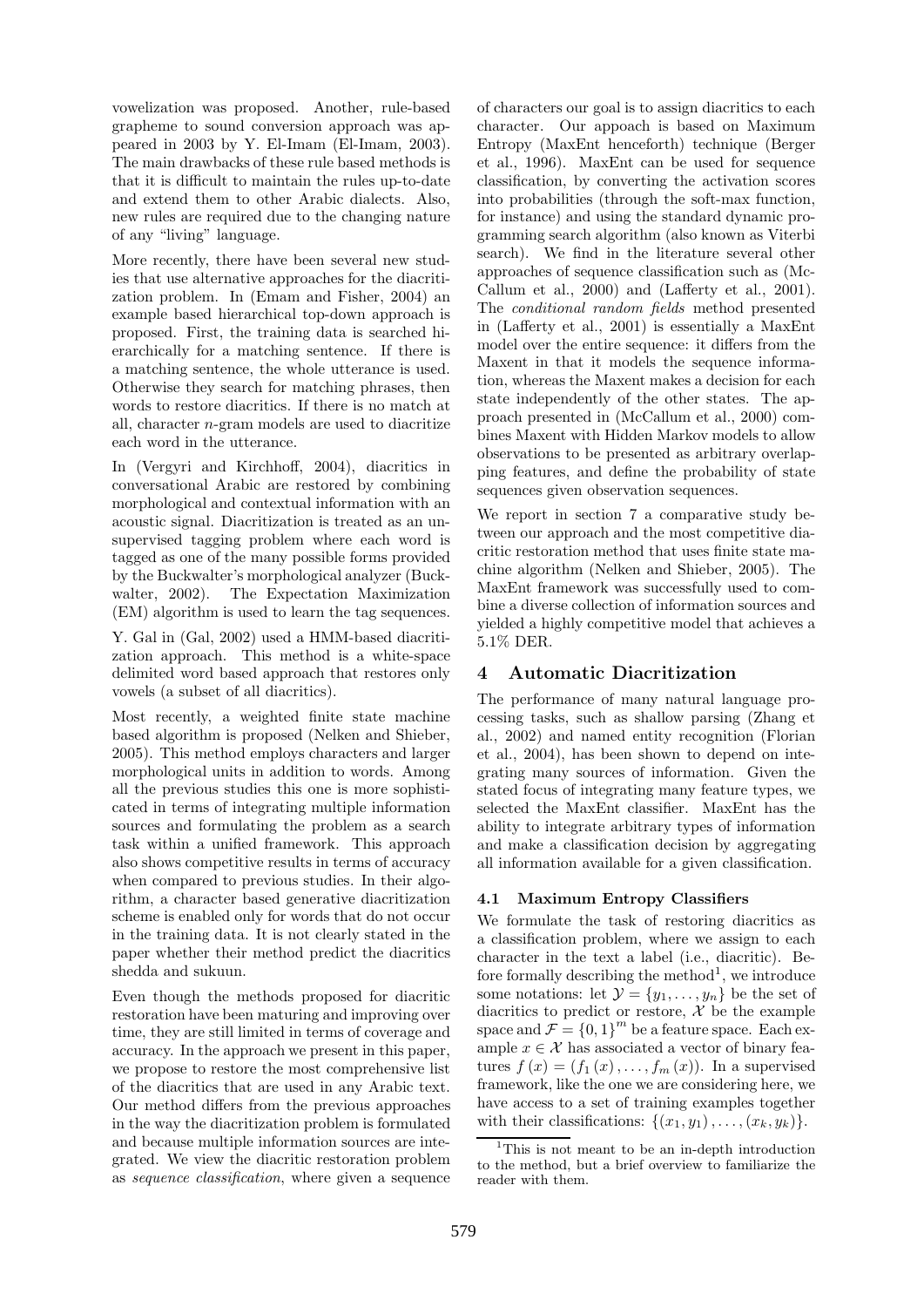The MaxEnt algorithm associates a set of weights  $(\alpha_{ij})_{j=1...m}^{i=1...n}$  with the features, which are estimated during the training phase to maximize the likelihood of the data (Berger et al., 1996). Given these weights, the model computes the probability distribution over labels for a particular example  $x$  as follows:

$$
P(y|x) = \frac{1}{Z(x)} \prod_{j=1}^{m} \alpha_{ij}^{f_j(x)}, \ Z(x) = \sum_{i} \prod_{j} \alpha_{ij}^{f_j(x)}
$$

where  $Z(\mathcal{X})$  is a normalization factor. To estimate the optimal  $\alpha_j$  values, we train our Max-Ent model using the sequential conditional generalized iterative scaling (SCGIS) technique (Goodman, 2002). While the MaxEnt method can nicely integrate multiple feature types seamlessly, in certain cases it is known to overestimate its confidence in especially low-frequency features. To overcome this problem, we use the regularization method based on adding Gaussian priors as described in (Chen and Rosenfeld, 2000). After computing the class probability distribution, the chosen diacritic is the one with the most aposteriori probability. The decoding algorithm, described in section 4.2, performs sequence classification, through dynamic programming.

#### 4.2 Search to Restore Diacritics

We are interested in finding the diacritics of all characters in a script or a sentence. These diacritics have strong interdependencies which cannot be properly modeled if the classification is performed independently for each character. We view this problem as sequence classification, as contrasted with an example-based classification problem: given a sequence of characters in a sentence  $x_1x_2 \ldots x_L$ , our goal is to assign diacritics (labels) to each character, resulting in a sequence of diacritics  $y_1y_2 \ldots y_L$ . We make an assumption that diacritics can be modeled as a limited order Markov sequence: the diacritic associated with the character i depends only on the diacritics associated with the  $k$  previous diacritics, where  $k$  is usually equal to 3. Given this assumption, and the notation  $x_1^L = x_1 \dots x_L$ , the conditional probability of assigning the diacritic sequence  $y_1^L$  to the character sequence  $x_1^L$  becomes

$$
p(y_1^L|x_1^L) = p(y_1|x_1^L) p(y_2|x_1^L, y_1) \dots p(y_L|x_1^L, y_{L-k+1}^{L-1})
$$
\n(1)

and our goal is to find the sequence that maximizes this conditional probability

$$
\hat{y}_1^L = \arg\max_{y_1^L} p\left(y_1^L | x_1^L\right) \tag{2}
$$

While we restricted the conditioning on the classification tag sequence to the previous  $k$  diacritics, we do not impose any restrictions on the conditioning on the characters – the probability is computed using the entire character sequence  $x_1^L$ .

To obtain the sequence in Equation (2), we create a classification tag lattice (also called trellis), as follows:

- Let  $x_1^L$  be the input sequence of character and  $S = \{s_1, s_2, \ldots, s_m\}$  be an enumeration of  $\mathcal{Y}^k$  $(m = |\mathcal{Y}|^k)$  - we will call an element  $s_j$  a state. Every such state corresponds to the labeling of k successive characters. We find it useful to think of an element  $s_i$  as a vector with  $k$ elements. We use the notations  $s_i[j]$  for  $j^{\text{th}}$ element of such a vector (the label associated with the token  $x_{i-k+j+1}$  and  $s_i [j_1 \dots j_2]$  for the sequence of elements between indices  $j_1$ and  $j_2$ .
- We conceptually associate every character  $x_i, i = 1, \ldots, L$  with a copy of  $S, S^i =$  $\{s_1^i, \ldots, s_m^i\}$ ; this set represents all the possible labelings of characters  $x_{i-k+1}^i$  at the stage where  $x_i$  is examined.
- We then create links from the set  $S<sup>i</sup>$  to the  $S^{i+1}$ , for all  $i = 1 \dots L - 1$ , with the property that

$$
w\left(s_{j_1}^i, s_{j_2}^{i+1}\right) = \begin{cases} p\left(s_{j_1}^{i+1}\left[k\right] | x_1^L, s_{j_2}^{i+1}\left[1..k-1\right]\right) \\ if \ s_{j_1}^i\left[2..k\right] = s_{j_2}^{i+1}\left[1..k-1\right] \\ 0 \end{cases}
$$
 otherwise

These weights correspond to probability of a transition from the state  $s_{j_1}^i$  to the state  $s_{j_2}^{i+1}$ .

• For every character  $x_i$ , we compute recursively<sup>2</sup>

$$
\beta_0 (s_j) = 0, j = 1, ..., k
$$
  
\n
$$
\beta_i (s_j) = \max_{j_1 = 1, ..., M} \beta_{i-1} (s_{j_1}) + \log w (s_{j_1}^{i-1}, s_j^i)
$$
  
\n
$$
\gamma_i (s_j) = \arg \max_{j_1 = 1, ..., M} \beta_{i-1} (s_{j_1}) + \log w (s_{j_1}^{i-1}, s_j^i)
$$

Intuitively,  $\beta_i$  (s<sub>j</sub>) represents the logprobability of the most probable path through the lattice that ends in state  $s_i$  after *i* steps, and  $\gamma_i(s_i)$  represents the state just before  $s_i$ on that particular path.

- Having computed the  $(\beta_i)_i$  values, the algorithm for finding the best path, which corresponds to the solution of Equation (2) is
	- 1. Identify  $\hat{s}_L^L = \arg \max_{j=1...L} \beta_L(s_j)$ 2. For  $i = L - 1 \dots 1$ , compute
		- $\hat{s}_i^i = \gamma_{i+1} (\hat{s}_{i+1}^{i+1})$

 ${}^{2}$ For convenience, the index *i* associated with state  $s_j^i$  is moved to  $\beta$ ; the function  $\beta_i(s_j)$  is in fact  $\beta(s_j)$ .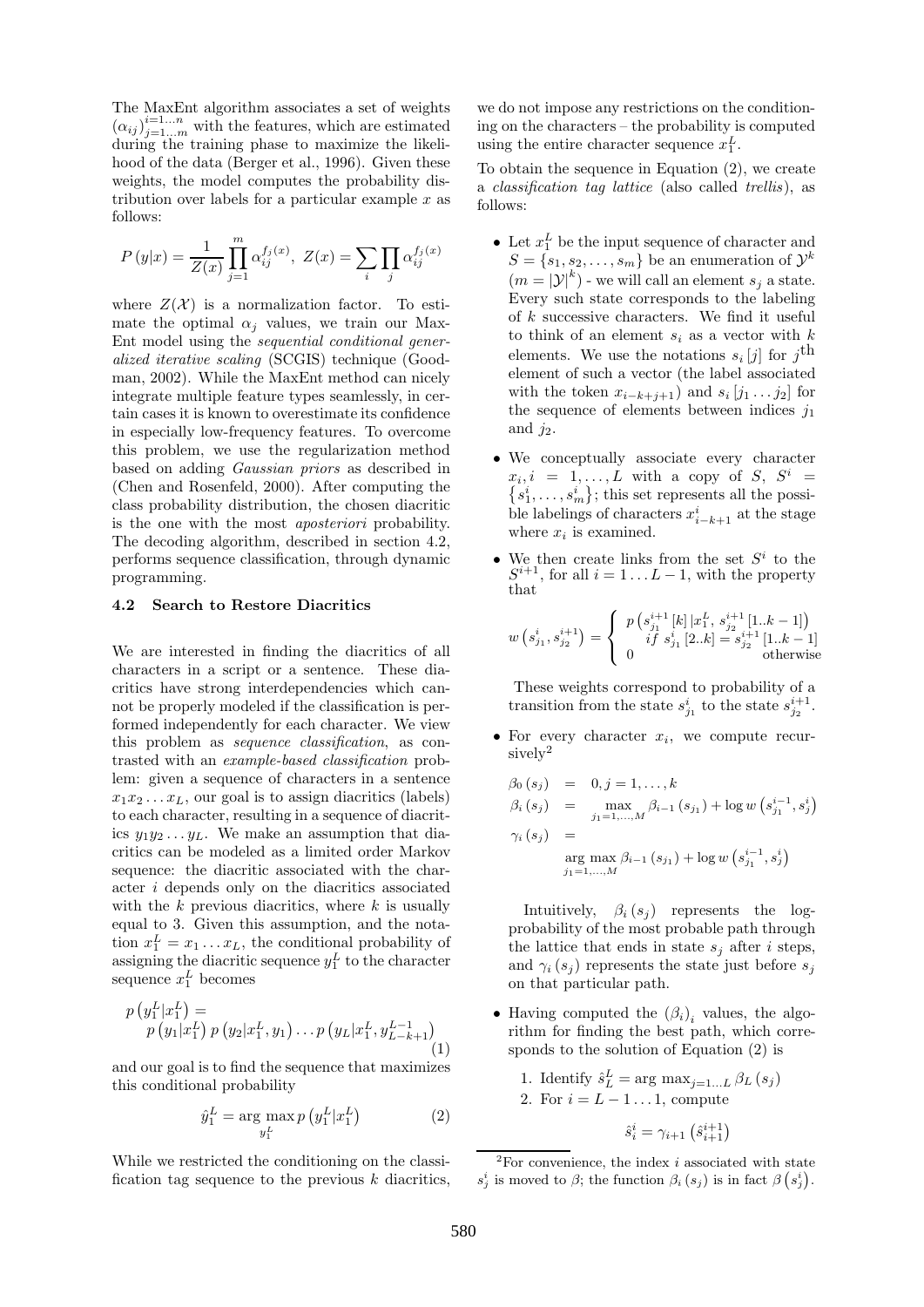3. The solution for Equation (2) is given by

$$
\hat{y} = \left\{ \hat{s}_1^1[k], \hat{s}_2^2[k], \dots, \hat{s}_L^L[k] \right\}
$$

The runtime of the algorithm is  $\Theta\left(|\mathcal{Y}|^{k}\cdot L\right)$ , linear in the size of the sentence  $L$  but exponential in the size of the Markov dependency, k. To reduce the search space, we use beam-search.

#### 4.3 Features Employed

Within the MaxEnt framework, any type of features can be used, enabling the system designer to experiment with interesting feature types, rather than worry about specific feature interactions. In contrast, with a rule based system, the system designer would have to consider how, for instance, lexical derived information for a particular example interacts with character context information. That is not to say, ultimately, that rule-based systems are in some way inferior to statistical models – they are built using valuable insight which is hard to obtain from a statistical-model-only approach. Instead, we are merely suggesting that the output of such a rule-based system can be easily integrated into the MaxEnt framework as one of the input features, most likely leading to improved performance.

Features employed in our system can be divided into three different categories: lexical, segmentbased, and part-of-speech tag (POS) features. We also use the previously assigned two diacritics as additional features.

In the following, we briefly describe the different categories of features:

- Lexical Features: we include the character *n*-gram spanning the curent character  $x_i$ , both preceding and following it in a window of 7:  $\{x_{i-3}, \ldots, x_{i+3}\}$ . We use the current word  $w_i$  and its word context in a window of 5 (forward and backward trigram):  $\{w_{i-2}, \ldots, w_{i+2}\}.$  We specify if the character of analysis is at the beginning or at the end of a word. We also add joint features between the above source of information.
- Segment-Based Features : Arabic blankdelimited words are composed of zero or more prefixes, followed by a stem and zero or more suffixes. Each prefix, stem or suffix will be called a segment in this paper. Segments are often the subject of analysis when processing Arabic (Zitouni et al., 2005). Syntactic information such as POS or parse information is usually computed on segments rather than words. As an example, the Arabic white-space delimited word قَابلتهم delimited word قَابلتهم . A  $\frac{1}{2}$ A i<br>i third-person feminine singular subject-marker

ن (she), and a pronoun suffix هم (them); it is also a complete sentence meaning "she met them." To separate the Arabic white-space delimited words into segments, we use a segmentation model similar to the one presented by (Lee et al., 2003). The model obtains an accuracy of about 98%. In order to simulate real applications, we only use segments generated by the model rather than true segments. In the diacritization system, we include the current segment  $a_i$  and its word segment context in a window of 5 (forward and backward trigram):  $\{a_{i-2}, \ldots, a_{i+2}\}$ . We specify if the character of analysis is at the beginning or at the end of a segment. We also add joint information with lexical features.

• POS Features : we attach to the segment  $a_i$  of the current character, its POS:  $POS(a_i)$ . This is combined with joint features that include the lexical and segment-based information. We use a statistical POS tagging system built on Arabic Treebank data with MaxEnt framework (Ratnaparkhi, 1996). The model has an accuracy of about 96%. We did not want to use the true POS tags because we would not have access to such information in real applications.

## 5 Data

The diacritization system we present here is trained and evaluated on the LDC's Arabic Treebank of diacritized news stories – Part 3 v1.0: catalog number LDC2004T11 and ISBN 1-58563-298-8. The corpus includes complete vocalization (including case-endings). We introduce here a clearly defined and replicable split of the corpus, so that the reproduction of the results or future investigations can accurately and correctly be established. This corpus includes 600 documents from the An Nahar News Text. There are a total of 340,281 words. We split the corpus into two sets: training data and development test (devtest) data. The training data contains 288,000 words approximately, whereas the devtest contains close to 52,000 words. The 90 documents of the devtest data are created by taking the last (in chronological order) 15% of documents dating from "20021015 0101" (i.e., October 15, 2002) to "20021215 0045" (i.e., December 15, 2002). The time span of the devtest is intentionally non-overlapping with that of the training set, as this models how the system will perform in the real world.

Previously published papers use proprietary corpus or lack clear description of the training/devtest data split, which make the comparison to other techniques difficult. By clearly reporting the split of the publicly available LDC's Arabic Treebank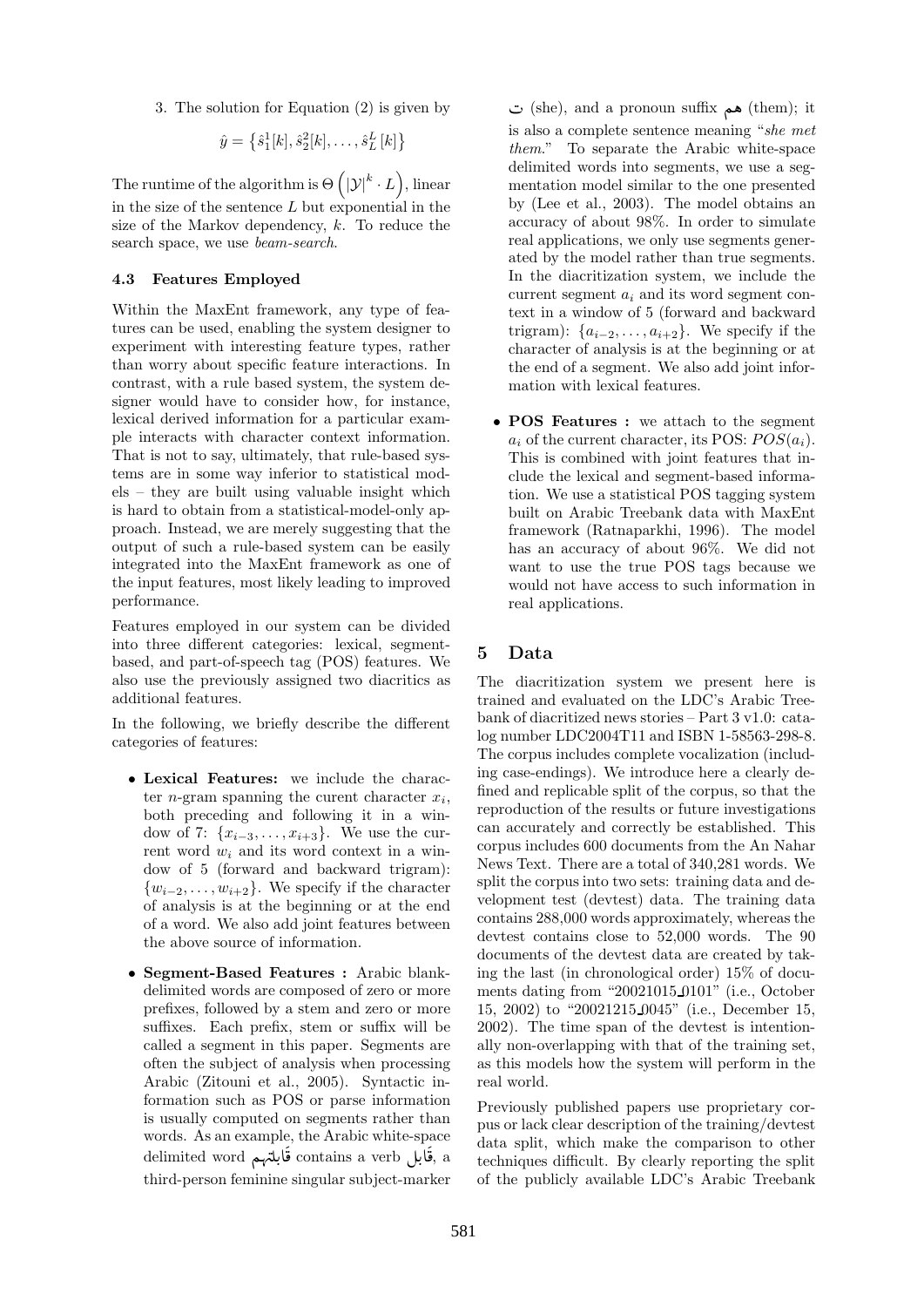corpus in this section, we want future comparisons to be correctly established.

## 6 Experiments

Experiments are reported in terms of word error rate (WER), segment error rate (SER), and diacritization error rate (DER). The DER is the proportion of incorrectly restored diacritics. The WER is the percentage of incorrectly diacritized white-space delimited words: in order to be counted as incorrect, at least one character in the word must have a diacritization error. The SER is similar to WER but indicates the proportion of incorrectly diacritized segments. A segment can be a prefix, a stem, or a suffix. Segments are often the subject of analysis when processing Arabic (Zitouni et al., 2005). Syntactic information such as POS or parse information is based on segments rather than words. Consequently, it is important to know the SER in cases where the diacritization system may be used to help disambiguate syntactic information.

Several modern Arabic scripts contains the consonant doubling "shadda"; it is common for native speakers to write without diacritics except the shadda. In this case the role of the diacritization system will be to restore the short vowels, doubled case ending, and the vowel absence "sukuun". We run two batches of experiments: a first experiment where documents contain the original shadda and a second one where documents don't contain any diacritics including the shadda. The diacritization system proceeds in two steps when it has to predict the shadda: a first step where only shadda is restored and a second step where other diacritics (excluding shadda) are predicted.

To assess the performance of the system under different conditions, we consider three cases based on the kind of features employed:

- 1. system that has access to lexical features only;
- 2. system that has access to lexical and segmentbased features;
- 3. system that has access to lexical, segmentbased and POS features.

The different system types described above use the two previously assigned diacritics as additional feature. The DER of the shadda restoration step is equal to 5% when we use lexical features only, 0.4% when we add segment-based information, and 0.3% when we employ lexical, POS, and segment-based features.

Table 2 reports experimental results of the diacritization system with different feature sets. Using only lexical features, we observe a DER of 8.2% and a WER of 25.1% which is competitive to a

| True shadda                                |                 | Predicted shadda |         |      |      |
|--------------------------------------------|-----------------|------------------|---------|------|------|
|                                            | WER   SER   DER |                  | WER SER |      | DER. |
| Lexical features                           |                 |                  |         |      |      |
| 24.8                                       | 12.6            | 7.9              | 25.1    | 13.0 | 8.2  |
| $Lexical + segment-based features$         |                 |                  |         |      |      |
| 18.2                                       | 9.0             | 5.5              | 18.8    | 9.4  | 5.8  |
| Lexical $+$ segment-based $+$ POS features |                 |                  |         |      |      |
| 17.3                                       | 8.5             | 5.1              | 18.0    | 8.9  | 5.5  |

Table 2: The impact of features on the diacritization system performance. The columns marked with "True shadda" represent results on documents containing the original consonant doubling "shadda" while columns marked with "Predicted shadda" represent results where the system restored all diacritics including shadda.

state-of-the-art system evaluated on Arabic Treebank Part 2: in (Nelken and Shieber, 2005) a DER of 12.79% and a WER of 23.61% are reported. The system they described in (Nelken and Shieber, 2005) uses lexical, segment-based, and morphological information. Table 2 also shows that, when segment-based information is added to our system, a significant improvement is achieved: 25% for WER (18.8 vs. 25.1), 38% for SER (9.4 vs. 13.0), and 41% for DER (5.8 vs. 8.2). Similar behavior is observed when the documents contain the original shadda. POS features are also helpful in improving the performance of the system. They improved the WER by 4% (18.0 vs. 18.8), SER by 5% (8.9 vs. 9.4), and DER by 5% (5.5 vs. 5.8).

Case-ending in Arabic documents consists of the diacritic attributed to the last character in a whitespace delimited word. Restoring them is the most difficult part in the diacritization of a document. Case endings are only present in formal or highly literary scripts. Only educated speakers of modern standard Arabic master their use. Technically, every noun has such an ending, although at the end of a sentence no inflection is pronounced, even in formal speech, because of the rules of 'pause'. For this reason, we conduct another experiment in which case-endings were stripped throughout the training and testing data without the attempt to restore them.

We present in Table 3 the performance of the diacritization system on documents without caseendings. Results clearly show that when caseendings are omitted, the WER declines by 58%  $(7.2\% \text{ vs. } 17.3\%), \text{SER}$  is decreased by  $52\%$   $(4.0\%$ vs.  $8.5\%$ ), and DER is reduced by  $56\%$  (2.2% vs. 5.1%). Also, Table 3 shows again that a richer set of features results in a better performance; compared to a system using lexical features only, adding POS and segment-based features improved the WER by 38% (7.2% vs. 11.8%), the SER by 39% (4.0% vs. 6.6%), and DER by 38% (2.2% vs.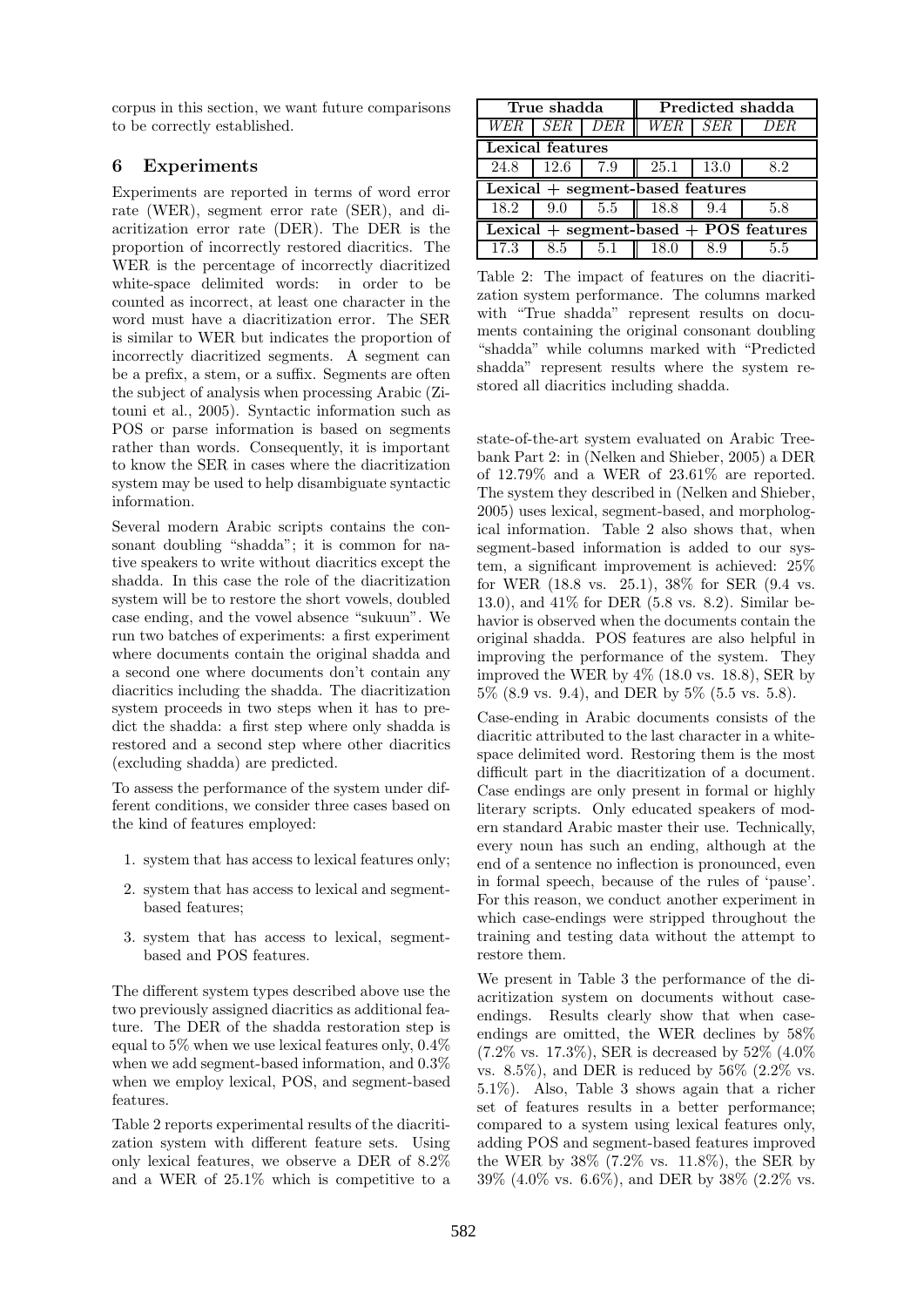| True shadda                                |             | Predicted shadda |         |     |      |
|--------------------------------------------|-------------|------------------|---------|-----|------|
|                                            | WER SER DER |                  | WER SER |     | DER. |
| Lexical features                           |             |                  |         |     |      |
| 11.8                                       | 6.6         | 3.6              | 12.4    | 7.0 | 3.9  |
| $\vert$ Lexical + segment-based features   |             |                  |         |     |      |
| 7.8                                        |             | 2.4              | 8.6     | 4.8 |      |
| Lexical $+$ segment-based $+$ POS features |             |                  |         |     |      |
|                                            |             |                  |         |     |      |

Table 3: Performance of the diacritization system based on employed features. System is trained and evaluated on documents without case-ending. Columns marked with "True shadda" represent results on documents containing the original consonant doubling "shadda" while columns marked with "Predicted shadda" represent results where the system restored all diacritics including shadda.

3.6%). Similar to the results reported in Table 2, we show that the performance of the system are similar whether the document contains the original shadda or not. A system like this trained on non case-ending documents can be of interest to applications such as speech recognition, where the last state of a word HMM model can be defined to absorb all possible vowels (Afify et al., 2004).

#### 7 Comparison to other approaches

As stated in section 3, the most recent and advanced approach to diacritic restoration is the one presented in (Nelken and Shieber, 2005): they showed a DER of 12.79% and a WER of 23.61% on Arabic Treebank corpus using finite state transducers (FST) with a Katz language modeling (LM) as described in (Chen and Goodman, 1999). Because they didn't describe how they split their corpus into training/test sets, we were not able to use the same data for comparison purpose.

In this section, we want essentially to duplicate the aforementioned FST result for comparison using the identical training and testing set we use for our experiments. We also propose some new variations on the finite state machine modeling technique which improve performance considerably.

The algorithm for FST based vowel restoration could not be simpler: between every pair of characters we insert diacritics if doing so improves the likelihood of the sequence as scored by a statistical n-gram model trained upon the training corpus. Thus, in between every pair of characters we propose and score all possible diacritical insertions. Results reported in Table 4 indicate the error rates of diacritic restoration (including shadda). We show performance using both Kneser-Ney and Katz LMs (Chen and Goodman, 1999) with increasingly large *n*-grams. It is our opinion that large n-grams effectively duplicate the use of a lexicon. It is unfortunate but true that, even for

a rich resource like the Arabic Treebank, the choice of modeling heuristic and the effects of small sample size are considerable. Using the finite state machine modeling technique, we obtain similar results to those reported in (Nelken and Shieber, 2005): a WER of 23% and a DER of 15%. Better performance is reached with the use of Kneser-Ney LM.

These results still under-perform those obtained by MaxEnt approach presented in Table 2. When all sources of information are included, the Max-Ent technique outperforms the FST model by 21%  $(22\% \text{ vs. } 18\%)$  in terms of WER and 39% (9% vs. 5.5%) in terms of DER.

The SER reported on Table 2 and Table 3 are based on the Arabic segmentation system we use in the MaxEnt approach. Since, the FST model doesn't use such a system, we found inappropriate to report SER in this section.

|                | Katz LM |     | Kneser-Ney LM |     |
|----------------|---------|-----|---------------|-----|
| $n$ -gram size | WER     | DER | WER.          | DER |
|                | 63      | 31  | 55            | 28  |
|                | 54      | 25  | 38            | 19  |
| 5              | 51      | 21  | 28            | 13  |
|                | 44      | 18  | 24            |     |
|                | 39      | 16  | 23            | 11  |
|                | 37      | 15  | 23            |     |

Table 4: Error Rate in  $\%$  for *n*-gram diacritic restoration using FST.

We propose in the following an extension to the aforementioned FST model, where we jointly determines not only diacritics but segmentation into affixes as described in (Lee et al., 2003). Table 5 gives the performance of the extended FST model where Kneser-Ney LM is used, since it produces better results. This should be a much more difficult task, as there are more than twice as many possible insertions. However, the choice of diacritics is related to and dependent upon the choice of segmentation. Thus, we demonstrate that a richer internal representation produces a more powerful model.

### 8 Conclusion

We presented in this paper a statistical model for Arabic diacritic restoration. The approach we propose is based on the Maximum entropy framework, which gives the system the ability to integrate different sources of knowledge. Our model has the advantage of successfully combining diverse sources of information ranging from lexical, segment-based and POS features. Both POS and segment-based features are generated by separate statistical systems – not extracted manually – in order to simulate real world applications. The segment-based features are extracted from a statistical morphological analysis system using WFST approach and the POS features are generated by a parsing model